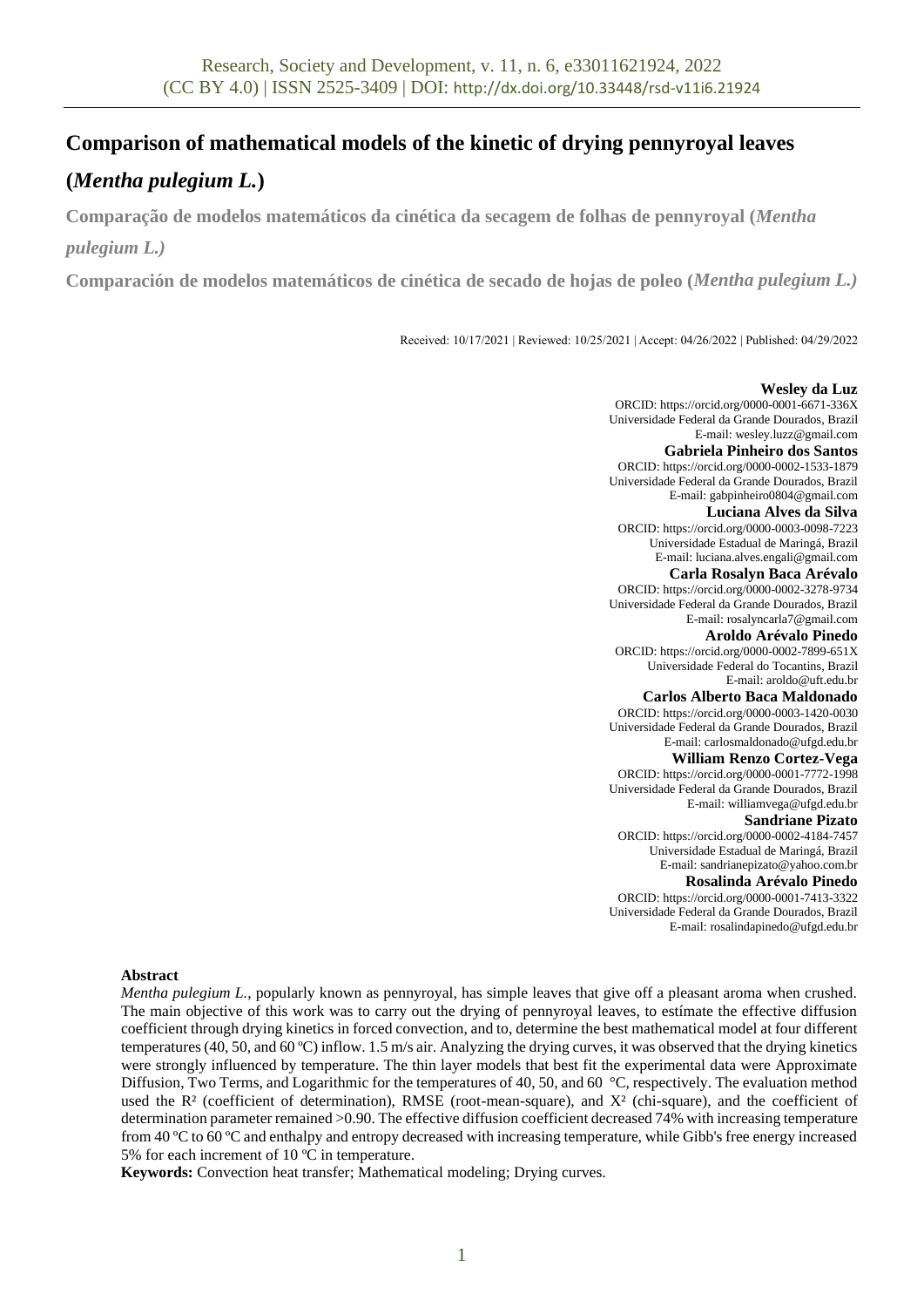### **Resumo**

A *Mentha pulegium L.* popularmente conhecida como poejo, possui folhas simples que expelem um aroma agradável quando são trituradas. Este trabalho teve como principal objetivo realizar a secagem das folhas de poejo, estimar por meio de cinética de secagem em convecção forçada, o coeficiente de difusão efetivo e determinar o melhor modelo matemático em quatro diferentes temperaturas (40, 50 e 60 °C) em fluxo de ar de 1,5 m/s. Analisando as curvas de secagem observou-se que a cinética de secagem foi fortemente influenciada pela temperatura. Os modelos de camada fina que melhor se ajustaram aos dados experimentais foram Difusão Aproximada, Dois Termos e Logarítmico para as temperaturas de 40, 50 e 60 ºC, respectivamente. O método de avaliação deu-se utilizando o R² (coeficiente de determinação), RMSE (raiz quadrada do erro médio) e X² (Qui-quadrado), sendo que o parâmetro de coeficiente de determinação se manteve >0,90. O coeficiente de difusão efetivo diminuiu 74% com a elevação da temperatura de 40 ºC para 60 ºC e a entalpia e a entropia decresceram com o aumento da temperatura, enquanto, enquanto a energia livre de Gibbs aumentou 5% para cada incremento de 10 ºC na temperatura.

**Palavras-chave:** Secagem por convecção; Modelo matemático; Curvas de secagem.

#### **Resumen**

*Mentha pulegium L.* conocida popularmente como poleo, tiene hojas simples que al triturarlas desprenden un agradable aroma. El objetivo principal de este trabajo fue realizar el secado de hojas de poleo, estimar, mediante cinéticas de secado por convección forzada, el coeficiente de difusión efectivo y determinar el mejor modelo matemático a cuatro temperaturas diferentes (40, 50 y 60 ºC) en flujo de agua. aire a 1,5 m/s. Al analizar las curvas de secado, se observó que la cinética de secado estaba fuertemente influenciada por la temperatura. Los modelos de capa fina que mejor se ajustaron a los datos experimentales fueron Difusión Aproximada, Dos Términos y Logarítmico para temperaturas de 40, 50 y 60 ºC, respectivamente. El método de evaluación se realizó mediante R² (coeficiente de determinación), RMSE (raíz cuadrada del error medio) y X² (Chi-cuadrado), y el parámetro del coeficiente de determinación se mantuvo >0,90. El coeficiente de difusión efectivo disminuyó en un 74 % al aumentar la temperatura de 40 °C a 60 °C y la entalpía y la entropía disminuyeron al aumentar la temperatura, mientras que la energía libre de Gibbs aumentó en un 5 % por cada incremento de 10 °C en la temperatura.

**Palabras clave:** Secado por convección; Modelo matemático; Curvas de secado.

## **1. Introduction**

The drying of food products can be deliberated as a simultaneous procedure of heat and mass transfer between the product and the drying air, which consists in the removal of excessive moisture contained within the material through dissipation, caused by forced air convection heated, to allow for greater conservation of quality during storage for long seasons (Chua et al., 2000; Da Silva Morais et al., 2013; Tavone et al., 2021).

The use of mathematical models in the drying process helps researchers to better optimize, integrate and control energy during the drying process. When the water activity (Aw) is reduced to the minimum level, where a balance and stability point of free water within the food is found, chemical and biological deterioration tend to be minimized, a process that helps in food preservation and storage for long periods (Mghazli et al., 2017).

*Mentha pulegium L.* known in some places in Brazil as pennyroyal is a plant used as a drug in several countries due to its medicinal properties. Its composition is rich in bioactive compounds, such as antioxidants and phenolic compounds, antiinflammatory, analgesic, digestive action (Ahmed et al., 2018; Mollaei et al., 2020; Yakoubi et al., 2021). The use of dried plant extracts turns out to be more viable, as it increases shelf life and facilitates the storage of this plant material.

Therefore, the aim of this study was(1) to evaluate the effect of drying by convection at different temperatures, (2) to verify which is the best mathematical model that fits in drying, (3) to calculate the effective diffusion coefficient and thermodynamic properties for drying pennyroyal leaves.

### **2. Methodology**

## **Plant Material**

Mentha pulegium L.(penny royal) was acquired through the living laboratory of Alternative Agriculture practices at Faculdade Intercultura Indígena - FAIND, located at the Federal University of Grande Dourados (Mato Grosso do Sul – Brazil). The penny royal was selected according to the color of the leaves (preferably green), which eliminated those with physical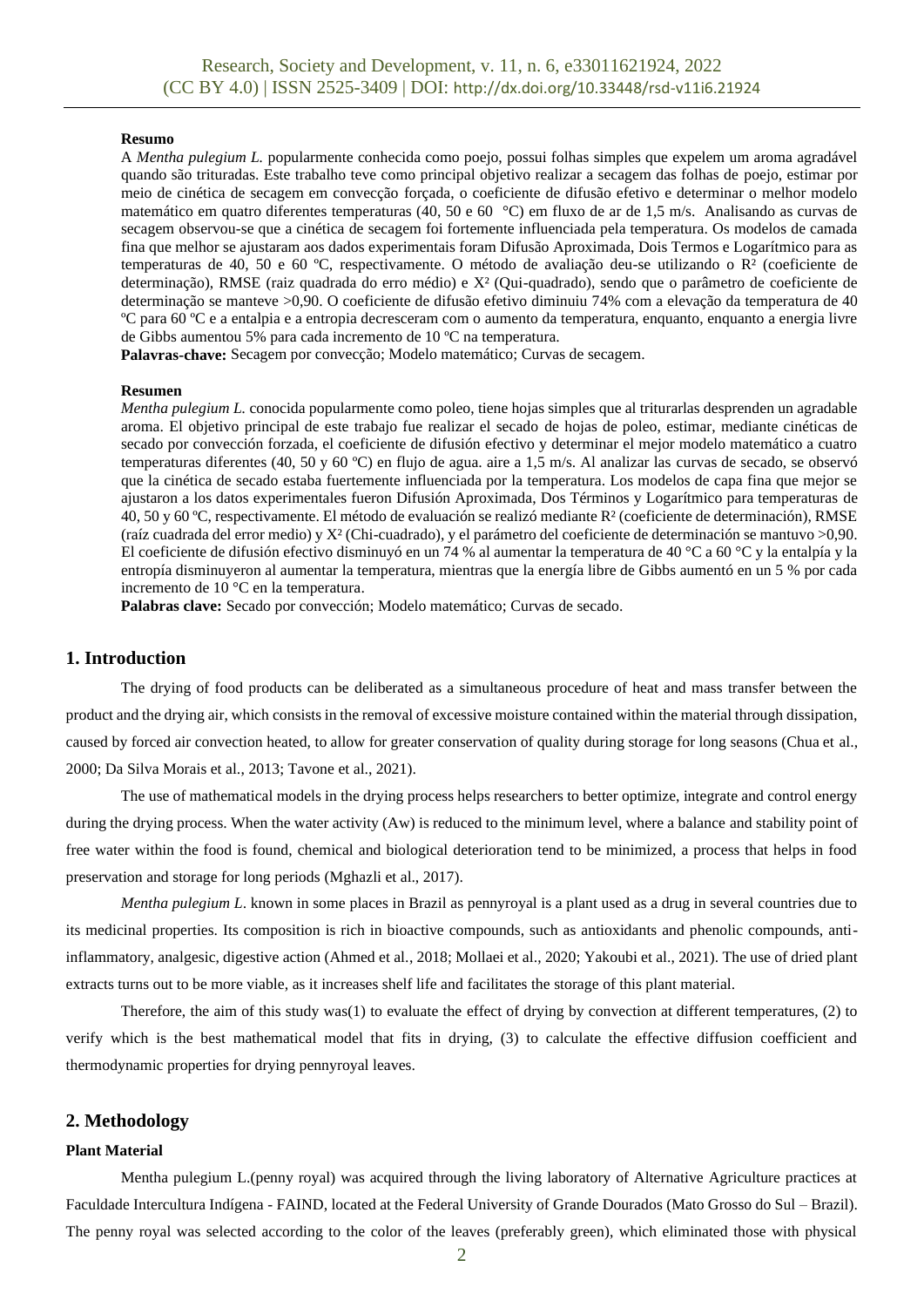damage, then they were washed and sanitized in 1% sodium hypochlorite for 15 min. After this time, the penny royal leaves were stored under refrigeration at a temperature of 5 °C in polyethylene bags.

## **Drying**

The drying process was carried out with a tray dryer, at temperatures of 40, 50, and 60 °C and a speed of 1.5 m/s, until obtaining a constant temperature, which varied for each temperature studied. Before drying, the initial moisture of the penny royal leaves was determined through the method of drying in an oven until reaching constant weight (AOAC, 1990). The dryer used is at the laboratory level, consisting of a drying chamber where the trays (NG Scientific brand) are placed, and the samples are deposited in these. The air pre-heating system is provided by a set of electrical resistances and an air circulation system consisting of a fan. An anemometer is used to control the speed of hot air that was inserted inside the dryer.

Before drying the samples, the dryer was turned on half an hour beforehand to stabilize the temperature. Once the temperature was stabilized, the trays containing the penny royal leaves were placed inside the dryer compartment, to start the drying process. The samples were removed from the dryer during the first hour at 15-minute intervals, then at 1-hour intervals until constant dynamic equilibrium in the Ubu samples (moisture on a wet basis) was lower than 10%, drying was carried out in triplicate for every temperature.

## **Moisture content and mathematical models**

The different moisture contents according to the time interval and their weighing was calculated from the difference between the initial weight and the weighing, considering the weight loss. The moisture contents at different temperatures were converted about moisture (MR), according to equation 1. It is noteworthy that the MR is dimensionless.

$$
MR = \frac{(Mx - Mxo)}{(Mxi - Mxo)}MR = \frac{(Mx - Mxo)}{(Mxi - Mxo)}\tag{eq.1}
$$

where MR is the water content ratio (dimensionless value), Mx is the water content of the product represented on a dry basis (bs); Mx 0 is the equilibrium water content of the product (bs), and Mxi is the initial water content of the product (bs).

#### **Statistical Parameters**

The mathematical models used in the analysis of the drying kinetics were selected according to the literature, and the approximate diffusion, Two Terms, Logarithmic, Henderson & Pabis, Newton, and Page models were chosen, as shown in Table 1.

| <b>Model Name</b>            | <b>Model Designation</b>           |         |
|------------------------------|------------------------------------|---------|
| <b>Approximate Diffusion</b> | $MR=a \exp(-kt)+(1-a) \exp(-kbt)$  | (eq. 2) |
| Two Terms                    | $MR = a \exp(-k1t) + b \exp(-k2t)$ | (eq. 3) |
| logarithmic                  | $MR=a \exp(-kt)+c$                 | (eq. 4) |
| Henderson & Pabis            | $MR =$ the exp(-kt)                | (eq. 5) |
| Newton                       | $MR = exp(-kt)$                    | (eq. 6) |
| Page                         | $MR = exp(-ktn)$                   | (eq. 7) |
|                              |                                    |         |

**Table 1.** Mathematical Models used in the drying kinetics of pennyroyal leaves.

Source: Authors.

## **Diffusion coefficient (Def) and influence of temperature on Def**

The diffusion coefficient was calculated using Equation 7, based on the theory of liquid diffusion, and the Arrhenius equation was used to evaluate the influence of temperature on the effective diffusion coefficient.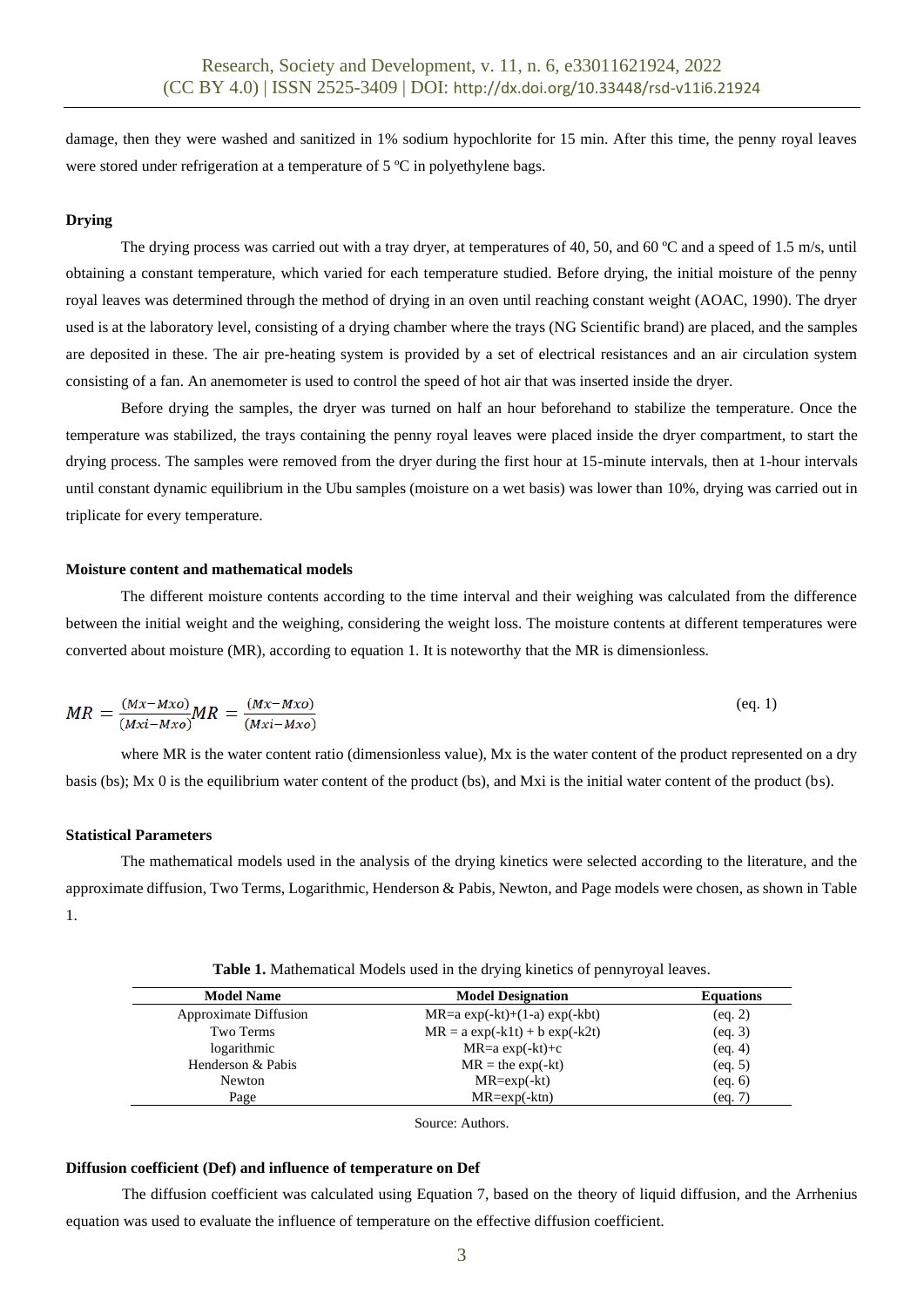$$
MR = \frac{(Mx - Mxo)}{(Mxi - Mxo)} = \frac{8}{\pi^2} \sum_{n=0}^{\infty} \frac{1}{(2n+1)} \exp\left[ (2n+1)^2 \pi^2 Def(\frac{t}{4L})^2 \right]
$$
  

$$
MR = \frac{(Mx - Mxo)}{(Mxi - Mxo)} = \frac{8}{\pi^2} \sum_{n=0}^{\infty} \frac{1}{(2n+1)} \exp\left[ (2n+1)^2 \pi^2 Def(\frac{t}{4L})^2 \right]
$$
 (eq. 8)

$$
D_{ef} = Do \exp \frac{-Ea}{RTab} D_{ef} = Do \exp \frac{-Ea}{RTab} \tag{eq.9}
$$

Where: Di= effective diffusion coefficient  $(m2 s-1)$ ; L = product thickness  $(m)$ ; t = drying time (s); n = number of terms in the model. D0 = pre-exponential factor; Ea= activation energy (kJ mol-1); R = universal gas constant (8.314 kJ kmol-1 K-1); Ta= absolute temperature (K).

#### **Thermodynamic properties (ΔH, ΔS, ΔG)**

The thermodynamic properties associated with the drying process were determined according to the method proposed by Jideani and Mpotokwana (2009). Arranged in Equations 10, 11, and 12 respectively, specific enthalpy, specific entropy, and Gibbs Free energy.

$$
\Delta H = E_a - RT_a \Delta H = E_a - RT_a \qquad (eq. 10)
$$
  
\n
$$
\Delta S = R \left( \ln D_0 - \ln \frac{\kappa_B}{h_p} - \ln T_a \right) \Delta S = R \left( \ln D_0 - \ln \frac{\kappa_B}{h_p} - \ln T_a \right)
$$
  
\n
$$
\Delta G = \Delta H - T_a \Delta S \Delta G = \Delta H - T_a \Delta S \qquad (eq. 12)
$$

where H is the specific enthalpy (J mol-1); S is the specific entropy (J mol-1 K-1); G is the Gibbs free energy (J mol-1); Kb is the Boltzmann constant (1.38 x 10-23 J K-1) and hp the Planck constant (6.626 x 10-34 J s-1).

#### **Statistical analysis**

For the experimental adjustment of the drying kinetics, the computer program Statistic version 8.0 was used, using the non-linear regression analysis, by the Quasi-Newton method. The goodness of fit of the mathematical models to the observed statistical data was evaluated by the coefficient of determination  $(R^2)$ , chi-square  $(x^2)$  and the root-mean-square error (RMSE, Root Mean Square Error).

## **3. Results and Discussion**

Figure 1 shows the graph of the drying curves at temperatures of 40, 50, and 60 °C for penny royal leaves plotted with the values of the moisture ratio on a dry basis over time. It is possible to observe that with the increase of the drying air temperature, there is a reduction in the drying time. In a time of 360 min, for both temperatures, the quantification of UBS (kg of water/kg of dry mass) was 0.3093; 0.0190 and 0.0218 and the drying rate per min was 0.0026; 0.0009 and 0.0003 (kg of water/kg of dry mass).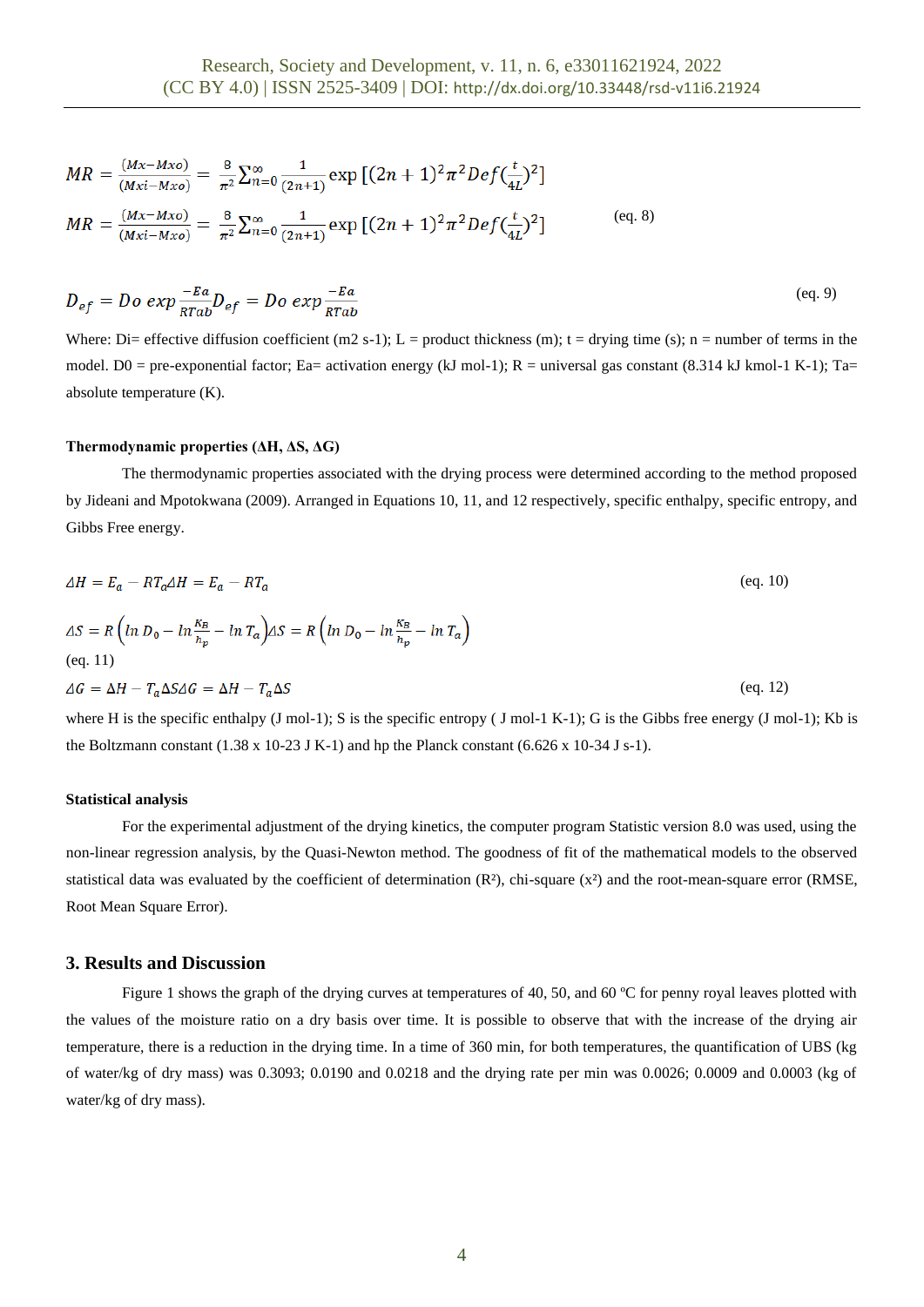**Figure 1.** Drying curves of the observed data of the drying kinetics of penny royal leaves, dried at temperatures of 40, 50, and 60 ºC until humidity lower than 10% in Ubu.





According to Fiorentin et al. (2010), this difference between drying times from 40 to 60 °C occurs because at higher temperatures the sample starts to reduce its moisture more quickly at the beginning of drying, and therefore the drying time required will be shorter. The aforementioned effect is observed by several authors in their research as in the drying of plantains Milk et al. (2015), fermented grape pomace (Deamici et al., 2016), and strawberry drying (Oliveira, 2015).

With the drying process, the moisture contents found for each time were used to calculate the experimental moisture ratio (MR) values, which, in turn, were used to adjust the five chosen mathematical models (Table 1). The comparison between the observed moisture ratio (MR) values versus the MR predicted by the mathematical models is shown in Figures 2, 3, and 4. According to Corrêa et al. (2010), the figure was built to improve the range of adjustment of the models used to the data obtained in the drying, being able to affirm that the closer the experimental data are to the straight line, the greater the equality between the values. Analyzing the figures, it is possible to affirm that the experimental and predicted data of almost all models are welladjusted.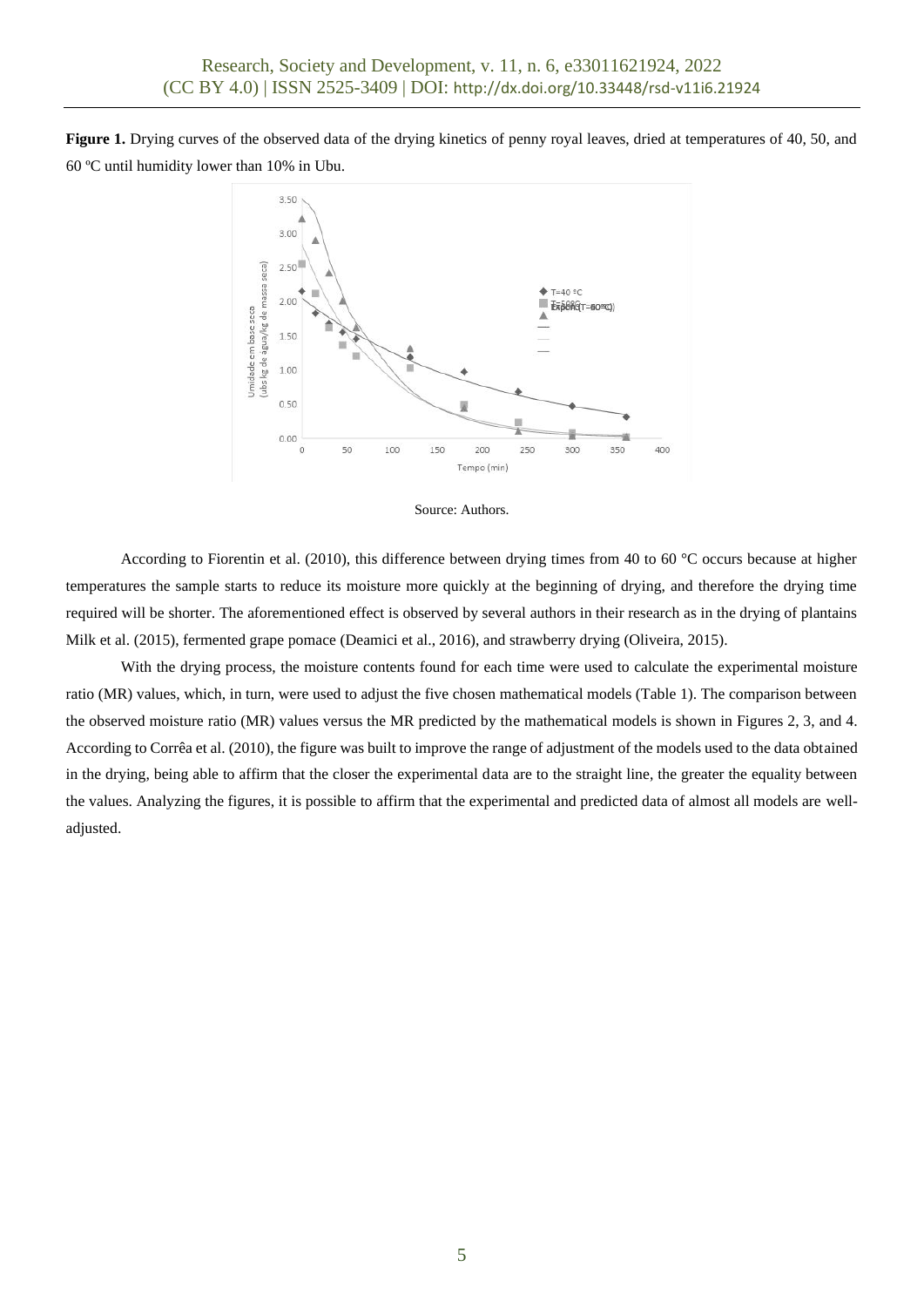**Figure 2.** Moisture ratio values were observed and predicted by the five mathematical models during drying of penny royal leaves at a temperature of 40 ºC.



Source: Authors.

**Figure 3.** Moisture ratio values were observed and predicted by the five mathematical models during drying of penny royal leaves at a temperature of 50 ºC.



Source: Authors.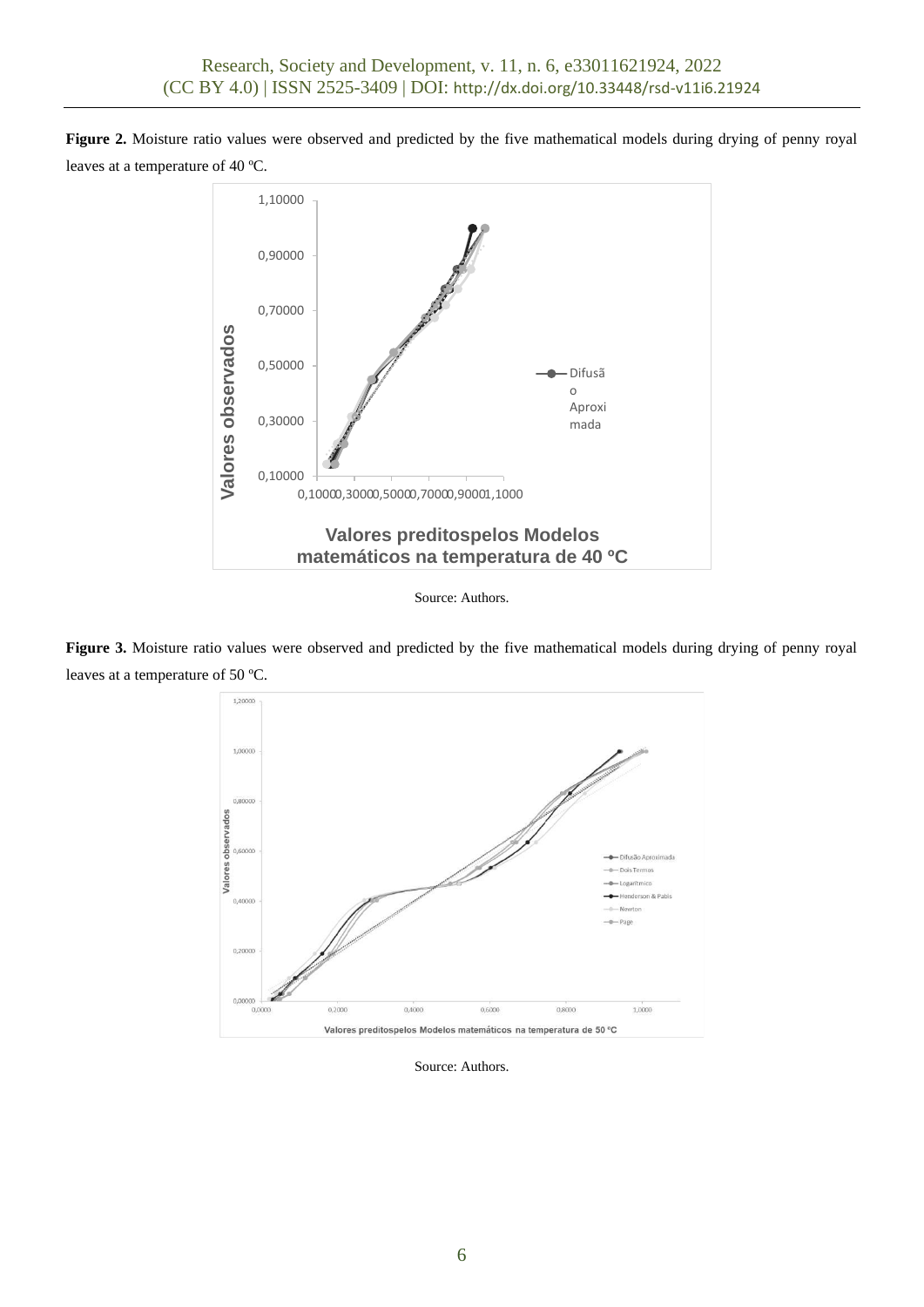**Figure 4.** Moisture ratio values observed and predicted by the five mathematical models during drying of penny royal leaves at a temperature of 60ºC





Table 2 presents the adjustment parameters of the approximate Diffusion, Two-Term, Logarithmic, Henderson & Pabis, Newton, and Page equations about the data collected during the drying kinetics of penny royal leaves. It can be seen that among the models tested at a temperature of 40 °C, the Approximate Diffusion model had the best fit to the collected data, for drying at 50 °C the Two-Term mathematical model and at a temperature of 60 °C the Logarithmic model, considering the highest values for R<sup>2</sup> and lowest values for x<sup>2</sup> and RMSE. It is noteworthy that models with  $R2 \ge 0.990$  and RMSE < 0.1 can be considered as options to describe the mathematical modeling of drying kinetics.

**Table 2.** Coefficients of determination  $(R^2)$ , chi-square  $(x^2)$ , and root-mean-square error  $(RMSE)$  for the five mathematical models used to describe the drying process of penny royal leaves at 40, 50, and 60 °C.

|                    | Temperaturas de Secagem |         |             |                |         |             |                |         |             |
|--------------------|-------------------------|---------|-------------|----------------|---------|-------------|----------------|---------|-------------|
| Nome do modelo     | $40^{\circ}$ C          |         |             | $50^{\circ}$ C |         |             | $60^{\circ}C$  |         |             |
|                    | $\mathbb{R}^2$          |         | <b>RMSE</b> | $\mathbb{R}^2$ |         | <b>RMSE</b> | $\mathbf{R}^2$ |         | <b>RMSE</b> |
| Difusão Aproximada | 0,99658                 | 0,00071 | 0,02660     | 0.99132        | 0.00260 | 0,05095     | 0.99207        | 0.00292 | 0,05408     |
| Two Terms          | 0.99192                 | 0,00167 | 0,04087     | 0,99137        | 0,00258 | 0,05080     | 0,99182        | 0,00302 | 0,05491     |
| Logarítmico        | 0.98405                 | 0,00165 | 0,04067     | 0,98532        | 0,00437 | 0,06614     | 0,99312        | 0,00254 | 0,05038     |
| Henderson & Pabis  | 0.99192                 | 0.00167 | 0.04087     | 0,98525        | 0.00440 | 0.06630     | 0.99182        | 0,00302 | 0,05491     |
| Newton             | 0.98340                 | 0,00342 | 0,05844     | 0,98207        | 0,00533 | 0,07304     | 0.99159        | 0,00310 | 0,05566     |
| Page               | 0,99306                 | 0,00143 | 0,03788     | 0,98953        | 0,00313 | 0,05593     | 0.99210        | 0,00291 | 0,05398     |

Source: Authors.

The coefficient of determination (R2) was high in all mathematical models tested in this work, above 98%, indicating quality in the adjustments. According to Madamba et al. (1996), these results indicate a satisfactory representation of the phenomenon under study, as the minimum value to have an acceptable reproduction of the models is R2 greater than 95%. Similar scientific works, such as from Henriquez et al. (2014)that dry apple peels and Oliveira et al. (2020) who dehydrated cashew pulp at different temperatures and concentrations (ºBrix), also found high coefficients of determination (> 99%) for their mathematical models.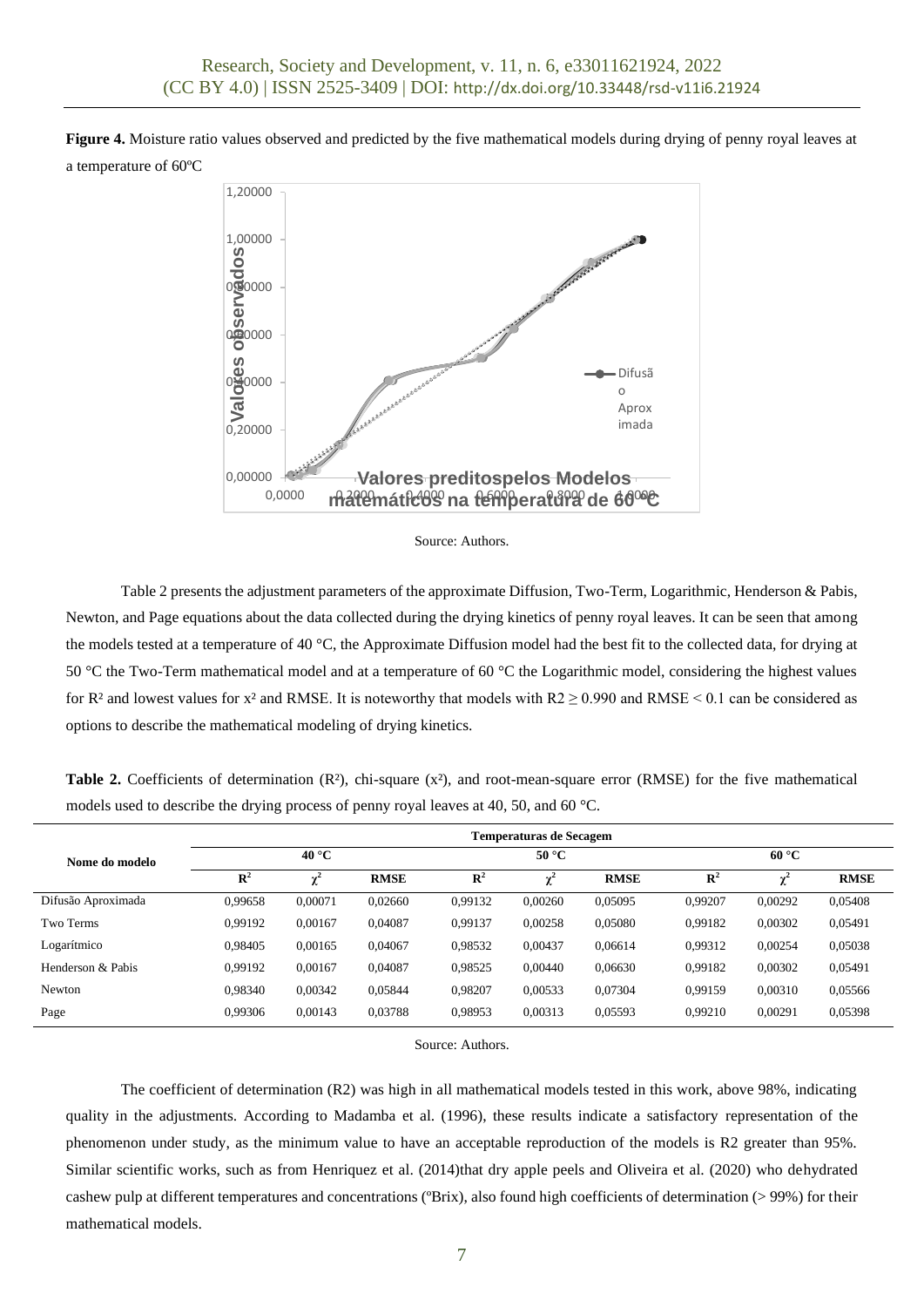The coefficients of the mathematical models are related to the drying temperature and the moisture content of the sample. According to Azevêdo et al. (2014), This phenomenon indicates that as drying temperatures increase, the speed at which water is removed from the sample is accelerated, an action attributed to the increase in the drying rate. That is, the values of k gradually increase as the temperature increases, as it is associated with the ease of removing moisture from the sample. This phenomenon can be easily seen in Table 3, where for all the models described, there was an increase in the values of gradual k for each drying temperature.

| Table 3. Drying constants (k) of the mathematical models analyzed during drying of pennyroyal leaves at 40, 50, and 60 °C. |  |
|----------------------------------------------------------------------------------------------------------------------------|--|
|----------------------------------------------------------------------------------------------------------------------------|--|

| Name model         | drving constants (k) |                  |                 |  |  |
|--------------------|----------------------|------------------|-----------------|--|--|
|                    | 40 °C                | 50 °C            | $60^{\circ}$ C  |  |  |
| Difusão Aproximada | 0.14283              | 0.05746          | 0,50828         |  |  |
| Dois Termos        | $k_1 = 0.00494$      | $k_1 = 0.007947$ | $k_1 = 0.01020$ |  |  |
|                    | $k_2$ = 0.00446      | $k_2$ = 0,058716 | $k_2 = 0.01024$ |  |  |
| Logarítmico        | 0,004366             | 0.010226         | 0,00888         |  |  |
| Henderson & Pabis  | 0.00470              | 0.009841         | 0.01024         |  |  |
| Newton             | 0.00524              | 0,01090          | 0.00999         |  |  |
| Page               | 0.01438              | 0.02536          | 0.00754         |  |  |
|                    |                      |                  |                 |  |  |

Source: Authors.

The Logarithmic mathematical model presented the lowest drying constant (k min−1) for the temperature of 40 ºC in drying with airflow with an air velocity of 1.5 m/s ( $k = 0.004366$ ), followed by the Two Terms model for the temperature of 50 <sup>o</sup>C (k1 = 0.00494), and Page for the temperature of 60 <sup>o</sup>C (k = 0.00754), thus, these models correspond to the lowest drying rates. For the Approximate Diffusion model, at the three drying temperatures, the highest values of k were found in comparison to the other models, and at 60 ºC the maximum of k was reached (0.50828).

The effect indicates that with the increase in the temperature of the drying air, there was a decrease in the time needed for the penny royal leaves to reach the equilibrium water content.

Fick's second law describes very well the dynamic behavior of the drying process during the period of decreasing moisture transfer rate over time, since effective diffusion (Def) is the main mass transfer mechanism (Henríquez et al., 2014). The increase in temperature directly affected the effective diffusion of the sample, as shown in Table 4, there was a decrease in Def when compared to temperatures of 40 and 60 ºC.

**Table 4.** Thermodynamic properties of pennyroyal leave specific enthalpy (ΔH), specific entropy (ΔS), Gibbs free energy (ΔG), and effective diffusion (Def).

| Temperature $(^{\circ}C)$ | <b>Thermodynamic properties</b>    |                                                    |                                    |                    |  |  |  |
|---------------------------|------------------------------------|----------------------------------------------------|------------------------------------|--------------------|--|--|--|
|                           | $\Delta H$ (kJ mol <sup>-1</sup> ) | $\Delta S$ (kJ mol <sup>-1</sup> K <sup>-1</sup> ) | $\Delta G$ (kJ mol <sup>-1</sup> ) | Def $(m^2 s^{-1})$ |  |  |  |
| 40                        | 45,0605                            | $-0,1980$                                          | 107,0508                           | $2,925E+02$        |  |  |  |
| 50                        | 44.9774                            | $-0.1982$                                          | 109,0316                           | $2,927E+02$        |  |  |  |
| 60                        | 44.8943                            | $-0,1985$                                          | 111,0150                           | $2,929E+02$        |  |  |  |

Source: Authors.

Regarding thermodynamic properties, Table 4, it can be seen that the specific enthalpy (ΔH) decreased as the temperature used in the drying kinetics increased (40, 50 and 60 ºC), confirming that the higher the temperature used, the less energy will be worn out during the drying process. On the other hand, specific entropy ( GiS) and Gibbs free energy had a reverse